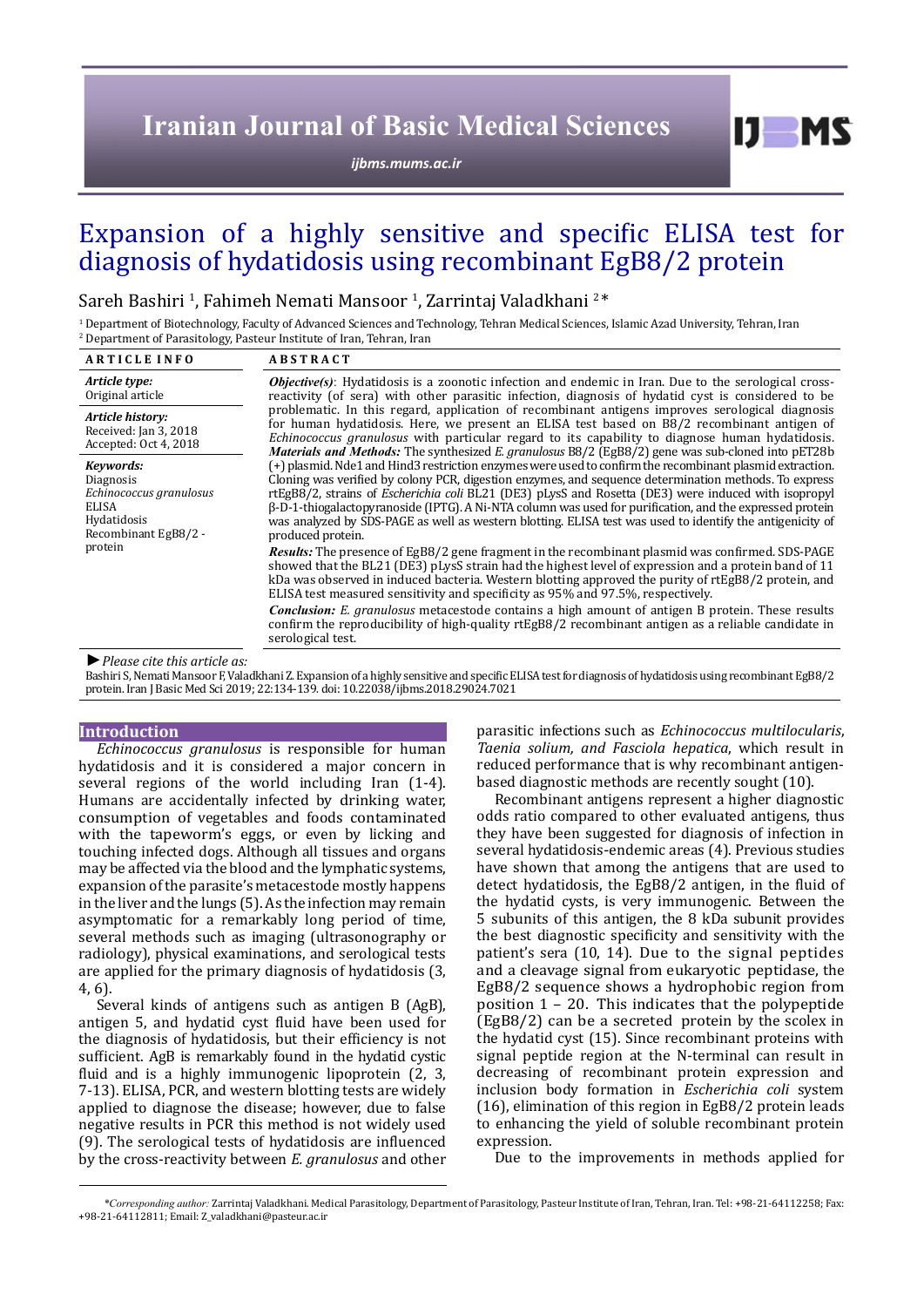the production of synthetic recombinant antigens, i.e. cloning, expression and purification, these antigens have shown a good performance and might be less susceptible to interact with other parasitic antibodies. In this study, an ELISA test was developed to diagnose certain antibodies in the infected patient's serum samples using rtEgB8/2 protein with the highest antigenicity.

#### **Materials and Methods**

## *Strains of bacteria and plasmid*

For cloning and expression of the recombinant tEgB8/2 protein, *Escherichia coli* DH5α strain (Invitrogen, Carlsbad, CA, USA), BL21(DE3) pLysS, and Rosetta (DE3) (Promega, Madison, WI, USA) were applied.

## *Recombinant expression plasmid construction and sequence analysis*

The sequence for the EgB8/2 gene was obtained from the GenBank site (accession number: EGU15001) and a truncated fragment of the gene (222 bp), wherein the hydrophobic amino acids in signal peptide have been removed, (21–90) was designed. Meanwhile in order to facilitate the cloning procedure, sites of the cleavage enzymes (HindIII and NdeI) were determined at the end of 3' and 5' genes, respectively, and sent for recombinant vector synthesis (Biomatic co., Canada). The truncated fragment was digested using HindIII and NdeI enzymes and a pET-28b (+) expression vector was used for sub-cloning. To confirm the insertion of tEgB8/2 gene in the recombinant plasmid, several methods such as colony-PCR, enzymatic digestion, and finally a sequence determination (Macrogen co., Seoul, Korea) was conducted. pET-28b (+)-EgB8/2 is used to refer to the recombinant plasmid, which contains the truncated sequence of EgB8/2.

# *Expression of recombinant EgB8/2 (rtEgB8/2)*

Heat shock was used to transform pET-28b (+)-EgB8/2 into *E. coli* Rosetta (DE3) and BL21 (DE3) pLysS strains. Luria Bertani (LB) broth with 35 μg/ml chloramphenicol and 25 μg/ml kanamycin was used for bacterial growth (30 ° C, shaking at 160 rpm). We used different concentrations of isopropyl-β-D-thiogalactoside (IPTG) (from 0.2 to 1 mM) at optical density 600 nm  $OD_{600}$ ) of 0.4–1 to induce the expression of rtEgB8/2. To detect the optimal expression situation according to the 12% SDS-PAGE analysis, bacteria were incubated for different times (i.e. 2, 4, 8, and 16 hr) by vigorous shaking.

# *Purification of rtEgB8/2 by immobilized metal affinity chromatography (IMAC)*

Bacteria in 500 ml culture media were centrifuged, and after discarding the supernatant, the cells were resuspended in 20 ml of binding buffer (0.5 M NaCl, 30 mM Tris-base, Urea 8 M, and Imidazole 2 mM, pH=8). In addition, 1mM Phenylmethylsulfonyl Fluoride (PMSF) was used to inhibit the protease activity. Cells were sonicated for 12-13 min on ice, shook for 2 hr, and then centrifuged  $(6848 \times g, 20 \text{ min}, 4 \textdegree C)$ . A 5 ml column His-Trap™ FF (GE) was used to purify the supernatant by Ni+2-NTA affinity chromatography. After that, 5-10 fold water was added for each volume of resin. Resin was washed with 40 ml binding buffer. Then, the supernatant of rtEgB8/2 protein was added and washed

with washing buffers  $W<sub>1</sub>$  (20 mM imidazole),  $W<sub>2</sub>$  (40 mM imidazole), and  $W_3$  (60 mM imidazole). Finally,  $E_1$ and  $E<sub>2</sub>$  elution buffers (binding buffer containing 300 mM imidazole, 1 M urea and 500 mM imidazole, 0.5 M urea) were applied for eluting the rtEgB8/2 protein.

### *Serum samples*

In this study, the application of rtEgB8/2 as a serological antigen identification probe was investigated on 40 confirmed chronic hydatidosis positive serum samples and 40 negative controls from healthy individuals. Moreover, 40 cases of fasciolosis, toxocariasis, amebiasis, and toxoplasmosis were also used to investigate the possible cross-reactivity during the process.

### *Western blot analysis*

After loading the prepared samples into the 12% SDS-PAGE wells and performing the electrophoresis, the running was stopped when most signs of the protein marker were observed on the gel. For analyzing the results, PVDF membranes (Millipore, Billerica, MA, USA) were used for protein band transferring. A 2% bovine serum albumin (BSA) in phosphate-buffered saline (PBS; 10X) was used to block the membrane. Following Tween 20 treatments, proteins were probed with 1:50 diluted pooled human sera, descriptive of chronic and non-infected hydatid disease. Anti-human IgG antibodies conjugated to horseradish peroxidase (HRP) with a 1:10,000 dilution was used for antibody detection. A blocking buffer was used to dilute the human serum samples and the secondary antibodies, and then diaminobenzoic acid (DAB) (Kem-En-Tec, Taastrup, Denmark) and hydrogen peroxide  $(H_2O_2)$  were used for observations.

# *ELISA*

A 50 *µl* of rtEgB8/2 antigen in 10 mM coating buffer (pH=9.6) was used to coat the Maxisorp microtiter ELISA plates (Maxi- sorp, Nunc, Roskilde, Denmark). Plates were then stored at 4*°C* overnight. Plates were washed twice with washing buffer (each time 300 *µl)*, and were then blocked with PBS (10X) containing 1% BSA with Tween 20 at room temperature for 2 hr to prevent non-specific bindings. Then, the procedure was continued as mentioned previously (15).

# *Statistical analysis*

GraphPad.prism.v7.01 software was used for statistical analysis. To calculate the sensitivity, the number of true positive was added to the number of false negative, and the specificity was expressed as the number of true negative / number of true negative + number of false positive. The intensity of each protein band was measured using NIH ImageJ analysis software (17).

# **Results**

# *Gene fragment cloning*

A 222 bp gene fragment of tEgB8/2 encoding amino acids 21 to 90 (accession no. EGU15001) from the genome of *E. granulosus* was used in this study. Colony-PCR and restriction enzymes methods were used to confirm the recombinant clone, which were subcloned into pET-28b (+) expression plasmid (Figure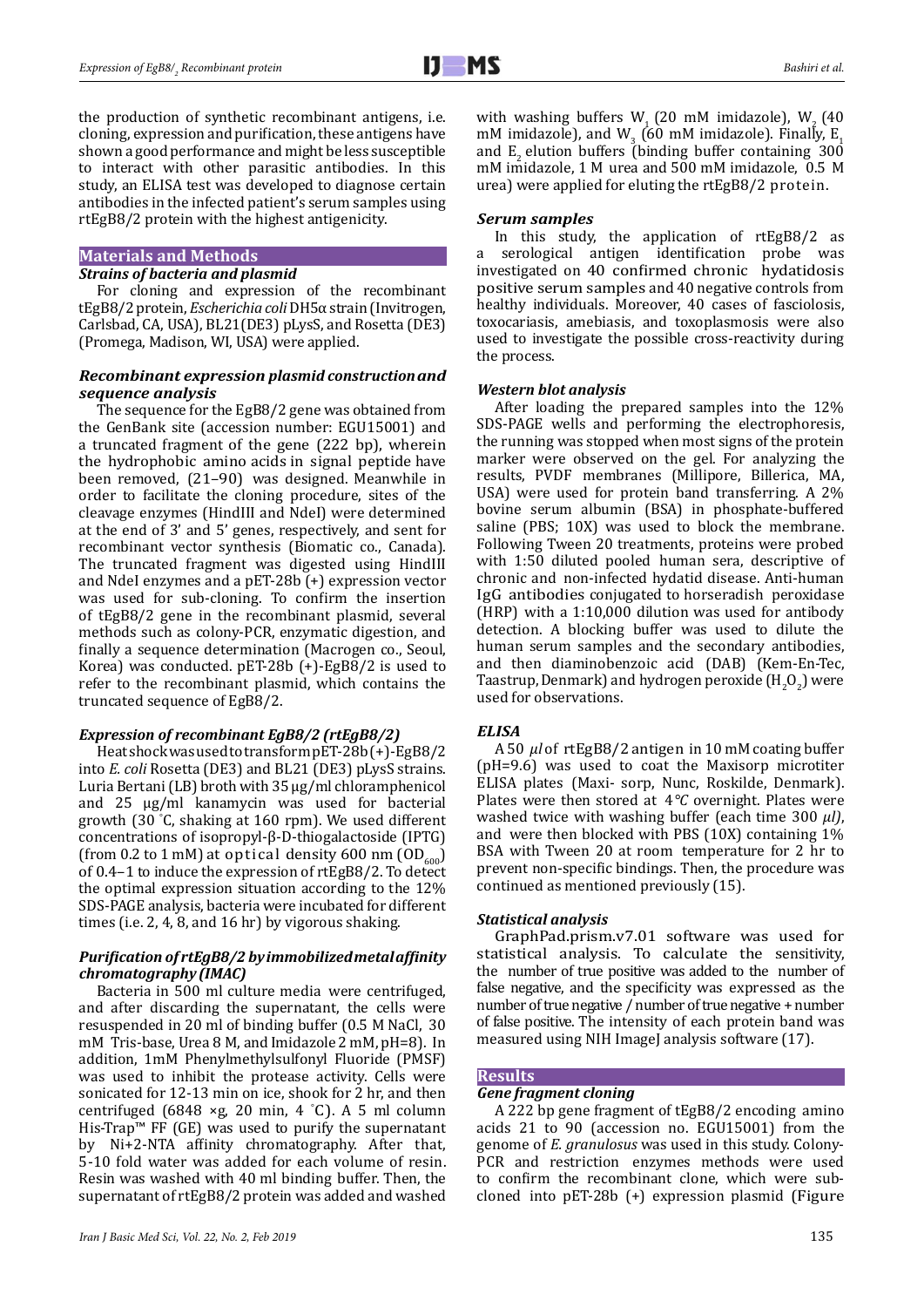

**Figure 1.** Verification of recombinant plasmid pET28b (+)-rtEgB8/2 by enzymatic digestion. Lane1: 1 kb DNA size marker, lane 2: Nde1/ HindIII digested pET28b (+)-rtEgB8/2

1). The sequence analysis showed that rtEgB8/2 gene was identical to the sequence provided in the GenBank database.

## *Optimized expression of rtEgB8/2*

Results showed that *E. coli* BL21 (DE3) pLysS strain had the highest level of protein expression, so we decided to use this strain to continue the experiment. After transfection, the grown bacteria in LB broth media were induced with 1 mM of IPTG. In order to obtain optimized expression of rtEgB8/2 protein, the one-factor-at-a-time (OFAT) method was applied. Recombinant plasmid's gene expression levels were investigated in several conditions including different



**Figure 2.** Schematic diagram shows the experimental optimization process. The rtEgB8/2 gene was expressed at different concentrations of isopropyl β-D-1-thiogalactopyranoside (IPTG), induction optical density (OD), and incubation time. IPTG at the concentrations from 0.2-1 mM was used to induce BL21 (DE3) pLysS bacteria strain. The incubation time varied between 2, 4, 8, and 16 hr

**Table 1.** Expression of rtEgB8/2 gene in Escherichia coli BL21 (DE3) pLysS and Rosetta (DE3) as two different bacterial expression hosts

| Strains          | Optical density<br>$(OD_{600})$ | <b>IPTG</b><br>(mM/lit.) | Time<br>(hr) | Yield<br>(%) |
|------------------|---------------------------------|--------------------------|--------------|--------------|
| Bl21 (DE3) pLysS | 0.4                             | 0.2                      | 4.0          | 1.0          |
| Rosetta (DE3)    | 0.4                             | 0.2                      | 4.0          | 0.28         |

IPTG: Isopropyl β-D-1-thiogalactopyranoside

strains of *E. coli*, various concentrations of IPTG, and different incubation times. The highest expression level was observed in the induction of *E. coli* Bl21 (DE3) pLysS strain with a regime of: 1 mM IPTG, an OD of 0.4 at 600 nm (OD<sub>600</sub>), and a 4 hr duration time maintained<br> $\sim 20\%$   $\approx 20$ at 30 ° C (Table 1, Figure 2). By analyzing the SDS-PAGE, results showed a protein band at 11 kDa in the induced bacteria. The intensity of each protein band was then calculated. The relative intensity of each protein band was measured as a ratio of each protein band to the lane's loading control.

SDS- PAGE was used to evaluate the induced bacteria. The protein intensity (%) was assessed using ImageJ analysis software. The quantity of each protein band reflects the relative amounts as a ratio. Induced *E. coli* Bl21 (DE3) plysS strain showed the highest expression. The intensity of each protein band was quantified by densitometry using ImageJ analysis software (Figure 3). The highest expression was observed in 1 mM IPTG induction of *E. coli* BL21 (DE3) pLysS strain.

#### *Purification of recombinant rtEgB8/2 protein*

Sonication in 500 ml culture media was used to harvest the induced bacteria. To purify the recombinant protein (rtEgB8/2), an IMAC on a Ni<sup>2</sup>+-NTA column was applied, and the proteins were analyzed by SDS-PAGE (Figure 4 and 5).



**Figure 3.** SDS-PAGE showing the expression of rtEgB8/2 gene at varied isopropyl β-D-1-thiogalactopyranoside (IPTG) concentrations. IPTG at concentrations from 0.2 mM (lane5) to 1 mM (lane 1) were used to induce BL21 (DE3) pLysS bacteria. The intensity of each protein band (orange arrows) was quantified by densitometry using ImageJ analysis software. Induction with 1 mM IPTG showed the highest expression in induced *Escherichia coli* Bl21 (DE3) pLysS strain (lane1)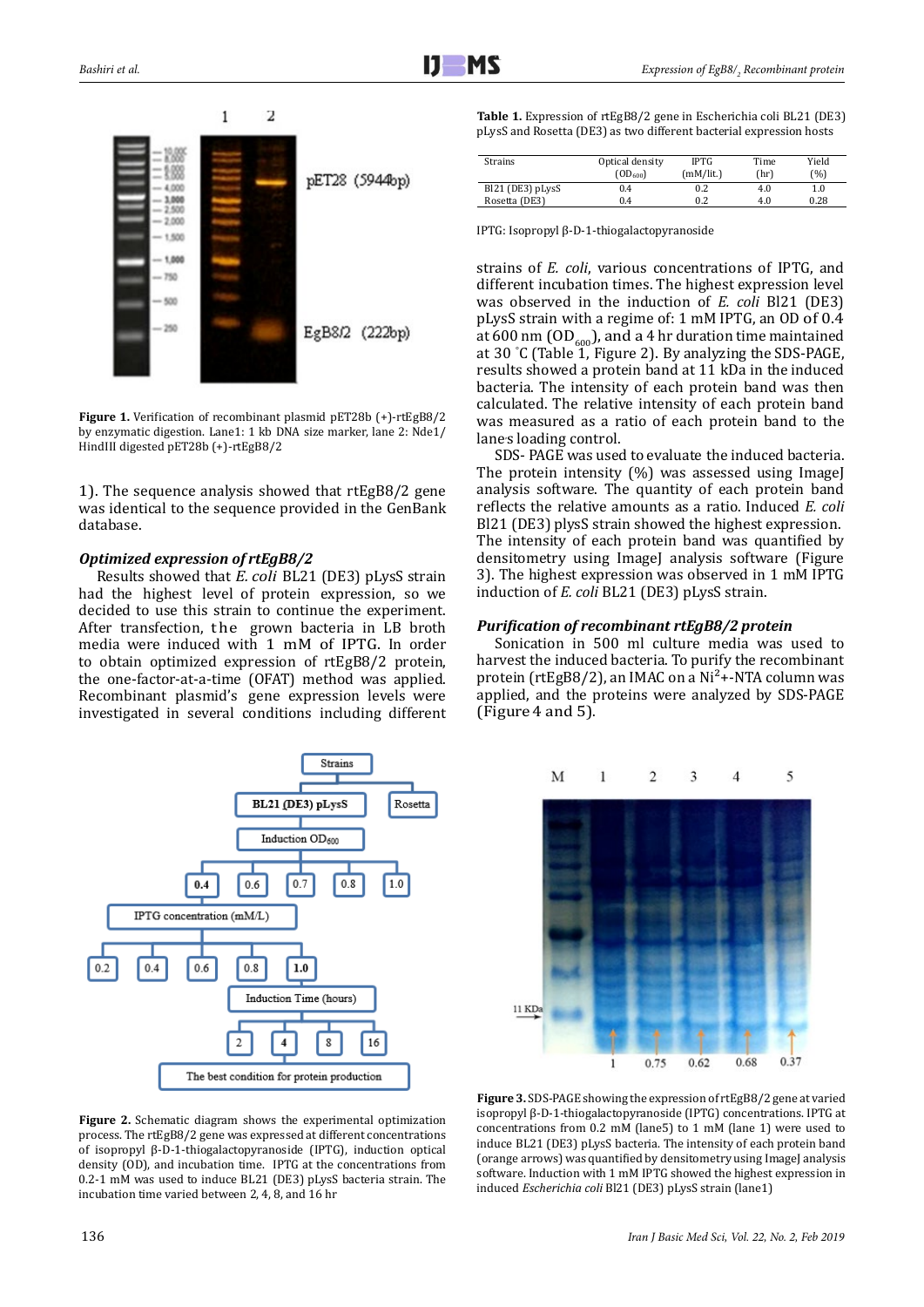

**Figure 4.** The expressed protein in *Escherichia coli* BL21 (DE3) pLysS is visualized by coomassie blue-stained SDS-PAGE. 1: Marker 2: Before induction, 3: After induction with isopropyl β-D-1-thiogalactopyranoside (IPTG)



**Figure 5.** Purification of rtEgB8/2 was applied using a Ni+2-NTA affinity chromatography. The recombinant protein (rtEgB8/2) was analyzed using SDS-PAGE. Lane1: flow through; lane 2: Wash 1; lane 3: Wash 2; lane 4: Wash 3; lane 5: Marker; lane 6: Elution 1; lane 7: Elution 2



**Figure 6.** Immunogenicity evaluation of rtEgB8/2. A 12% SDS-PAGE analysis was performed on purified rtEgB8/2 proteins. Protein bands were transferred onto PVDF membranes and pooled sera from human hydatidosis was used for probing. Marker (lane 1), positive serum (lane 2), and non-*Echinococcus granulosus* infection serum (lane 3)



Group

**Figure 7.** The comparison of ELISA reactivity with rtEgB8/2 antigen using scatter of rtEgB8/2 ELISA absorbance value with hydatidosis, negative sera, and other parasitic diseases . The cut-off value for rtEgB8/2 is 0.392, which was indicated by the dashed lines

#### *Immunoblotting*

Immunoblotting probed with pooled human sera of hydatidosis individuals was used to confirm the antigenicity of the recombinant protein (Figure 6).

## *ELISA*

ELISA test was employed to assess the sensitivity and specificity of the purified recombinant antigen (rtEgB8/2) to sera from hydatidosis patients, nonhydatidosis, and healthy individuals. The results from the ELISA test revealed a mean OD and standard deviation (SD) of the negative sera as 0.254 and 0.069, respectively. To distinguish between the positive and negative reactions, the cut-off (mean+2SD) point was also calculated as 0.392. To measure the sensitivity and the specificity of the ELISA test, the formulas as mentioned in the statistical analysis section were used. Among 40 positive sera, there were two false negative reactions with rtEgB8/2 antigen, thus the sensitivity of this protein for diagnosis of hydatidosis was 95%. Out of 40 other parasitic disease patients, only one serum from a fascioliasis patient showed false positive, so the specificity was calculated as 97.5%. The results of all 40 negative sera were about or under cut-off value (Figure 7). This statistical analysis confirmed that the rtEgB8/2 protein has a better performance compared to other recombinant antigens in the ELISA test.

#### **Discussion**

In recent century, a few immunodiagnostic tests have been developed. Ag5 and AgB are among the most common antigens used to detect human hydatidosis; however, their inefficient performance in diagnosis of human hydatidosis is considered a critical problem.

In the present study, a truncated EgB8/2 gene from *E. granulosus* was expressed in various bacteria strains, and after purification it was used as a recombinant antigen for the diagnosis of hydatidosis. Western blot and ELISA tests were carried out to investigate the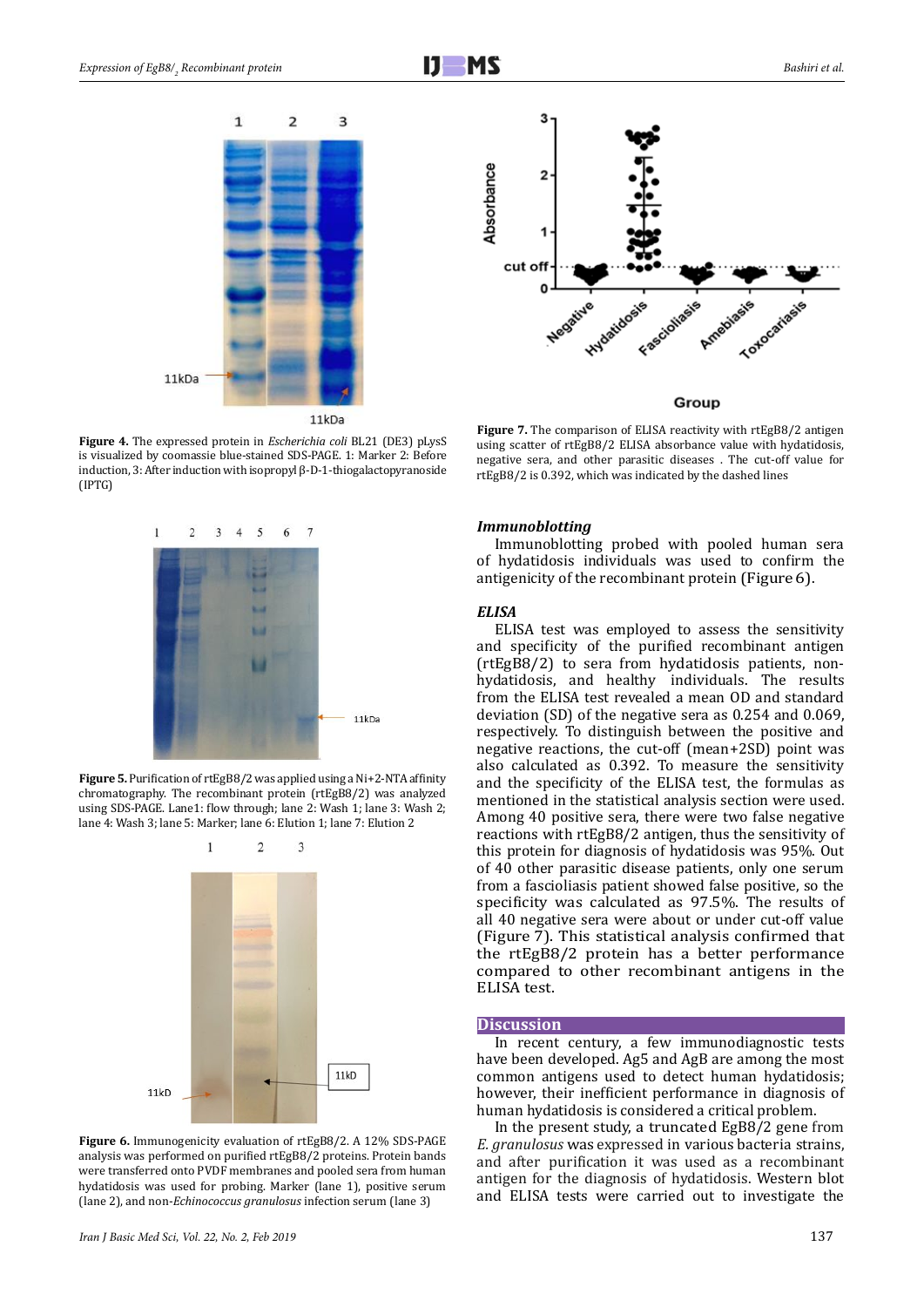antigenicity of the protein.

In recent years, different genes have been cloned and expressed from various stages of *E. granulosus* by several research groups and with various aims that include designing adequate DNA vaccine or recombinant antigens for serological diagnosis (14). We have chosen the smallest subunit (8 kDa) as the best diagnosis antigen in hydatidosis. In most studies, the results indicated that antigens from the hydatid fluid are more sensitive than other antigens (3, 4).

Results showed that the highest level of rtEgB8/2 protein expression was in culture media with 1 mM concentration of IPTG, 4 hr after induction at  $OD_{600} = 0.4$ with a temperature of 30°C. The attendance of 6 Histidine tags allowed the purification of rtEgB8/2 protein via IMAC on the  $Ni<sup>2</sup> + NTA$  column at the optimized pH. The straightforward recombinant protein purification using IMAC results in a very pure protein as previously mentioned (18). SDS-PAGE was used to analyze the eluted fractions and the results revealed a protein band of about 11 kDa, which is in an agreement with the estimated molecular mass of rtEgB8/2 protein.

The antigenicity and the immunoreactivity of the purified rtEgB8/2 were confirmed using the sera of the patients with hydatidosis by western blotting and ELISA technique.

Through previous results, we found out that many nonspecific components are included in the native antigens' structure that interact with other parasitic or even nonparasitic infections (19-26), which is why we have used recombinant antigens. Kalantari *et al.* reported that the antigenic activity of recombinant AgB in ELISA test was positive with 91% (33/36) of the sera from the patients with hydatidosis (3). An anti-IgG ELISA was performed by Rott *et al*. to compare the sensitivity of native AgB to rAgB8/1 and rAgB8/2 recombinant antigens (15). They found that the native AgB holds a sensitivity of 77.41% and a specificity of 81.9%, while rAgB8/1 showed a sensitivity rate of 54.84% and specificity of 80.17%. Also, 83.87% sensitivity and 98.28% specificity was observed for rAg8/2. Furthermore, the results the superior performance of rAgB8/2 over rAgB8/1 and native AgB in ELISA test. Although their sensitivity is slightly higher than our results, but the specificity of our antigen is more significant than the report of Rott *et al* (27).

Mcvie *et al.* reported 65% sensitivity by using rtEgB antigen in ELISA system from patients with hydatidosis (28). Despite these differences, *E. granulosus* is reported to have an EgB subunit (8 kDa) as its specific antigen with a certain degree of cross-reactivity (27, 29).

By considering the previous results, our synthesized recombinant tEgB8/2 protein seems to be the most sensitive and specific antigen for detection of hydatidosis, and its usefulness was evaluated by serodiagnosis antigen using ELISA system (3, 9, 30, 31). Among the 40 positive serum samples used in this study, only two cases in the whole IgG ELISA tests did not react with the recombinant tEgB8/2, meanwhile non-hydatidosis sera were also used to calculate the specificity value.

In order to improve the accuracy of diagnostic systems, standard methods and specific antigens should be developed (32). To do so, this experiment proposes a versatile method for hydatid diagnosis using rtEgB8/2

protein.

## **Conclusion**

The efficiency of the current immunodiagnostic antigens in detection of hydatidosis is not adequate; therefore, finding an efficient disease diagnosis methods based on serological tests was the topic of this study. Diagnostic serological tests are progressing in terms of performance as new antigens are introduced and assessed. Consequently, in this study we report the production and the purification of rtEgB8/2 from *E. granulosus,* which was expressed in *E. coli* BL21 (DE3) pLysS strain, using IMAC on Ni<sup>2</sup>+-NTA sepharose beads. The obtained pure protein can be utilized to develop ELISA tests for diagnostic purpose.

An interesting new perspective on development of serological tests for detecting human hydatidosis is the use of recombinant or synthetic proteins alone or in combination with other *E. granulosus* antigen to improve the accuracy of diagnostic tests.

#### **Acknowledgment**

This study was performed in the department of parasitology, Pasteur Institute of Iran, Tehran, Iran. The authors declare that there is no conflict of interests. The results described in this paper were part of the student's thesis.

### **Conflicts of Interest**

All authors declare that there are no conflicts of interest.

#### **References**

1. Brunetti E, White AC. Cestode infestations: hydatid disease and cysticercosis. Infect Dis Clin North Am. 2012;26:421-435. 2. Santivañez SJ, Rodriguez ML, Rodriguez S, Sako Y, Nkouawa A, Kobayashi Y, *et al*. Evaluation of a new immunochromatographic test using recombinant antigen B8/1 for diagnosis of cystic echinococcosis. J Clin Microb. 2015;53:3859-3863.

3. Kalantari E, Bandehpour M, Pazoki R, Taghipoor-Lailabadi N, Khazan H, Mosaffa N, *et al*. Application of recombinant *Echinococcus granulosus* antigen B to ELISA kits for diagnosing hydatidosis. Parasitol research. 2010;106:847-851.

4. Mohammadzadeh T, Sako Y, Sadjjadi SM, Sarkari B, Ito A. Comparison of the usefulness of hydatid cyst fluid, native antigen B and recombinant antigen B8/1 for serological diagnosis of cystic echinococcosis. Transactions of the Royal Society of Trop Med and Hyg. 2012;106:371-375.

5. Eckert J, Gemmell M, Meslin F-X, Pawlowski Z. WHO-OIE Manual on Echinococcosis in Humans and Animals: A Public Health Problem of Global Concern. World organisation for animal health Paris; 2001.

6. Tamarozzi F, Sako Y, Ito A, Piccoli L, Grisolia A, Itoh S, *et al*. Recombinant AgB8/1 ELISA test vs. commercially available IgG ELISA test in the diagnosis of cystic echinococcosis. Parasit Immun. 2013;35:433-440.

7. Monteiro KM, Zaha A, Ferreira HB. Recombinant subunits as tools for the structural and functional characterization of *Echinococcus granulosus* antigen B. Expert Parasitol. 2008;119:490-498.

8. Fernández V, Ferreira HB, Fernández C, Zaha A, Nieto A. Molecular characterisation of a novel 8-kDa subunit of *Echinococcus granulosus* antigen B. Mol and Biochem Parasitol.